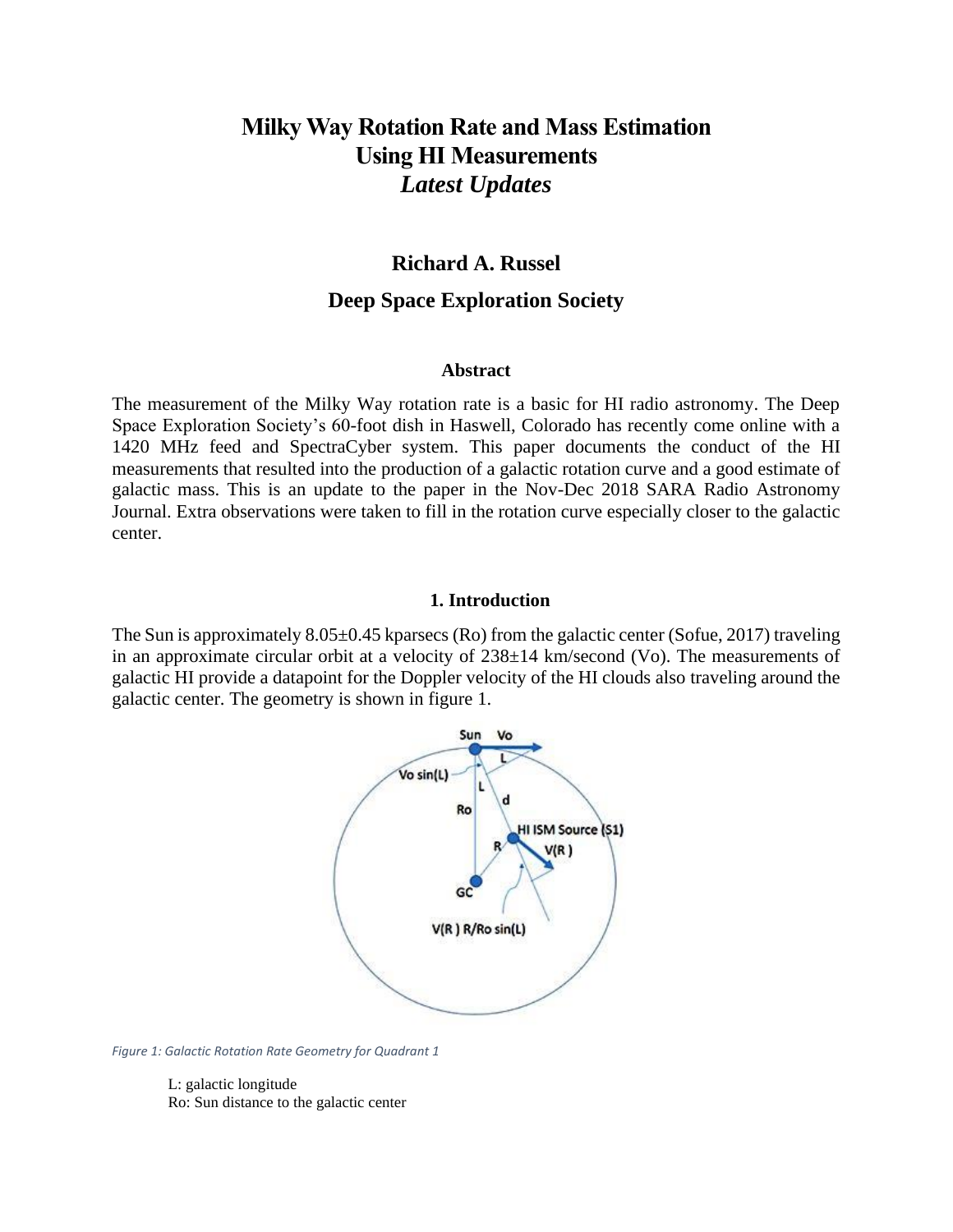R: distance of HI source (S1) from the galactic center

V(R): velocity of the HI source around the galactic center at distance R

d: distance of HI source from the Sun along the galactic longitude line

The goal is to calculate  $V(R)$  using the velocity measurements from the H1 lines (Vr). The relationship is:

$$
Vr = \pm V(R)\frac{R_o}{R}\sin(L) \pm Vosin(L) \pm vlsr \quad (1)
$$

Vlsr is the contribution of velocity in the galactic longitude line-of-site do to the Earth's velocity around the Sun. Another source of Doppler is the Earth's rotation around its axis. This can be minimized if the Doppler measurements are all taken on the meridian. The signs of the equation are dependent on the geometry and galactic quadrant.

For the calculation of R, the Tangent Method is used (Sofue, 2017). This method assumes that the closest HI source to the galactic center will have either the highest or lowest Doppler measured depending on which galactic quadrant is being measured. The range (R) is therefore:

$$
R = (Ro)sin(L) \quad (2)
$$

## **2. Observations**

Two observation trips were made to the Deep Space Exploration Society's 60-foot dish at Haswell, Colorado on October 20 and November 17, 2018. (figure 2) Special thanks to Gary Agranat and Paul Berge for supporting the October 20<sup>th</sup> observations.





*Figure 2: Observing Station for 60-foot Dish*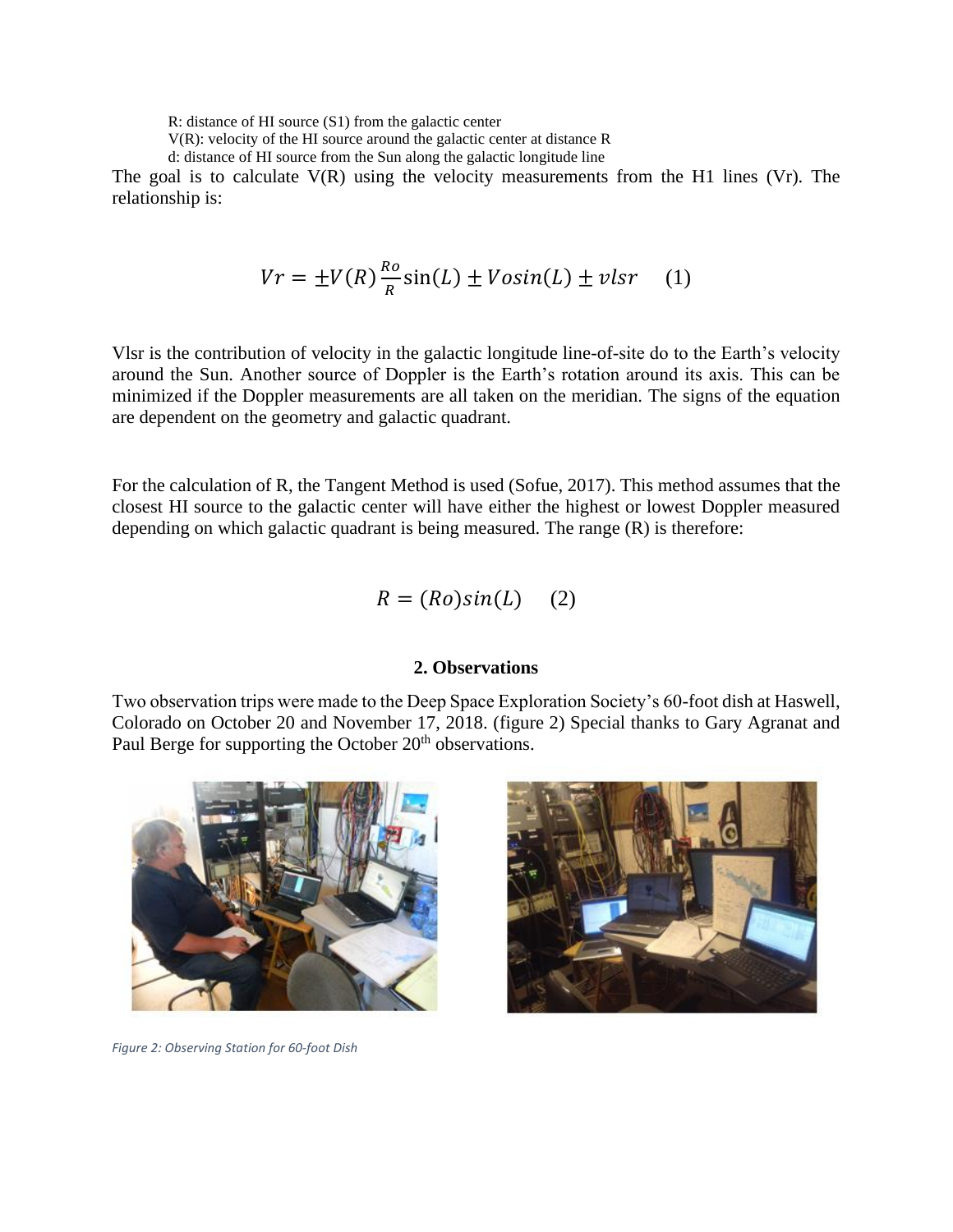The radio telescope was configured with a 1420 MHz feed with a cavity filter in-line with a Spectracyber 1 (Lichtman & Lyster, 2018) receiver. The observations were all taken on the meridian to reduce the Earth's rotation velocity contribution between measurements. The following spectrums were obtained (figure 3). Note that the arrow on each spectrum indicates the frequency used for the rotation rate calculations.

# Galactic Rotation Data (10-20-18 Observations)



*Figure 3: Haswell HI Spectrum Observations*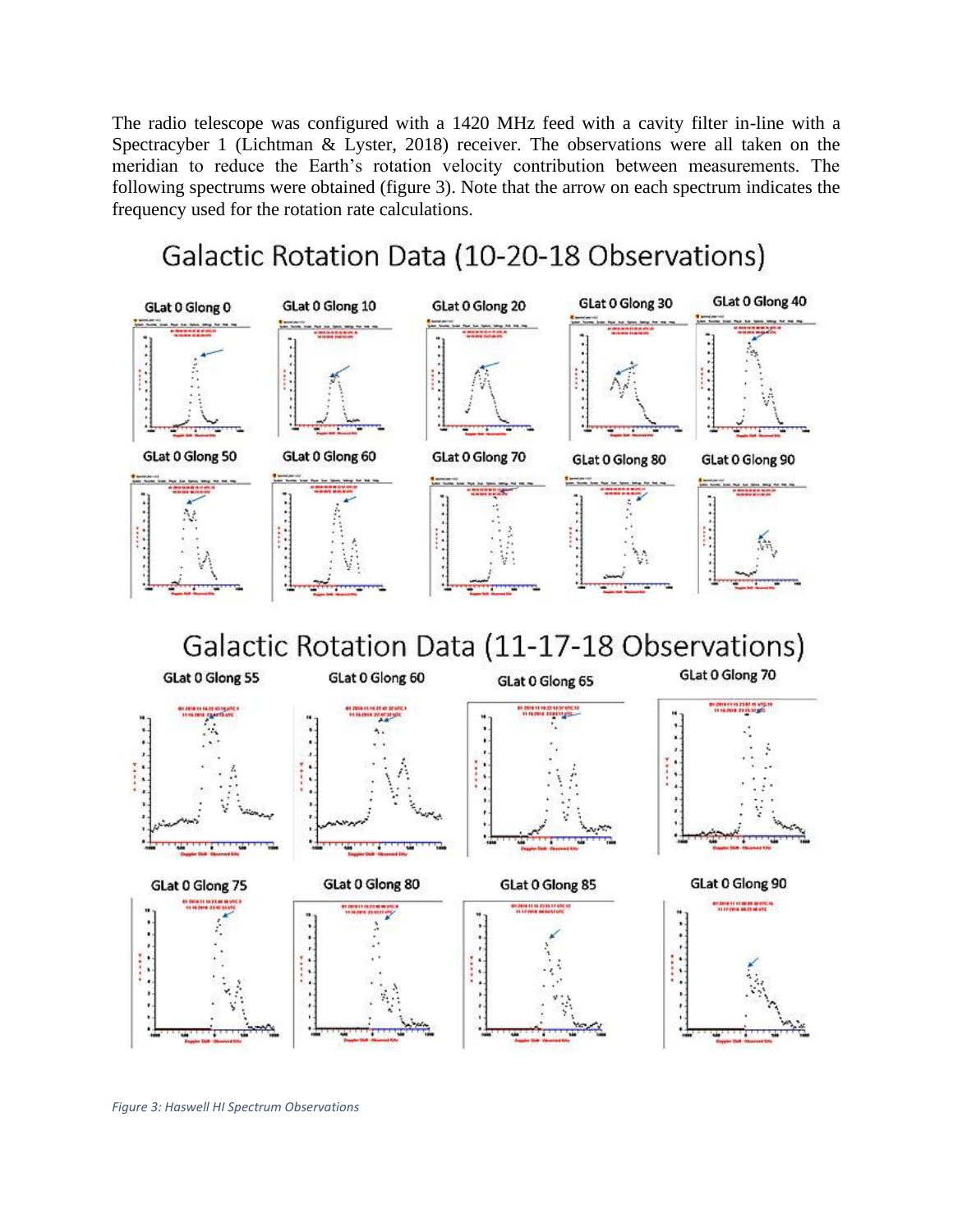

Galactic Rotation Data (1-18-18 Observations)

*Figure 4: Galactic Rotation Data (1-18-19 Observations)*

### **3. Data Reduction**

The SpectraCyber 1 outputs the data for each observation in a csv file. Each observation was set with a frequency sweep range and appropriate gains in order to ensure that the signal level was within the plot. The most negative frequency (f) signal spike was selected for each measurement and then converted to velocity by the equation: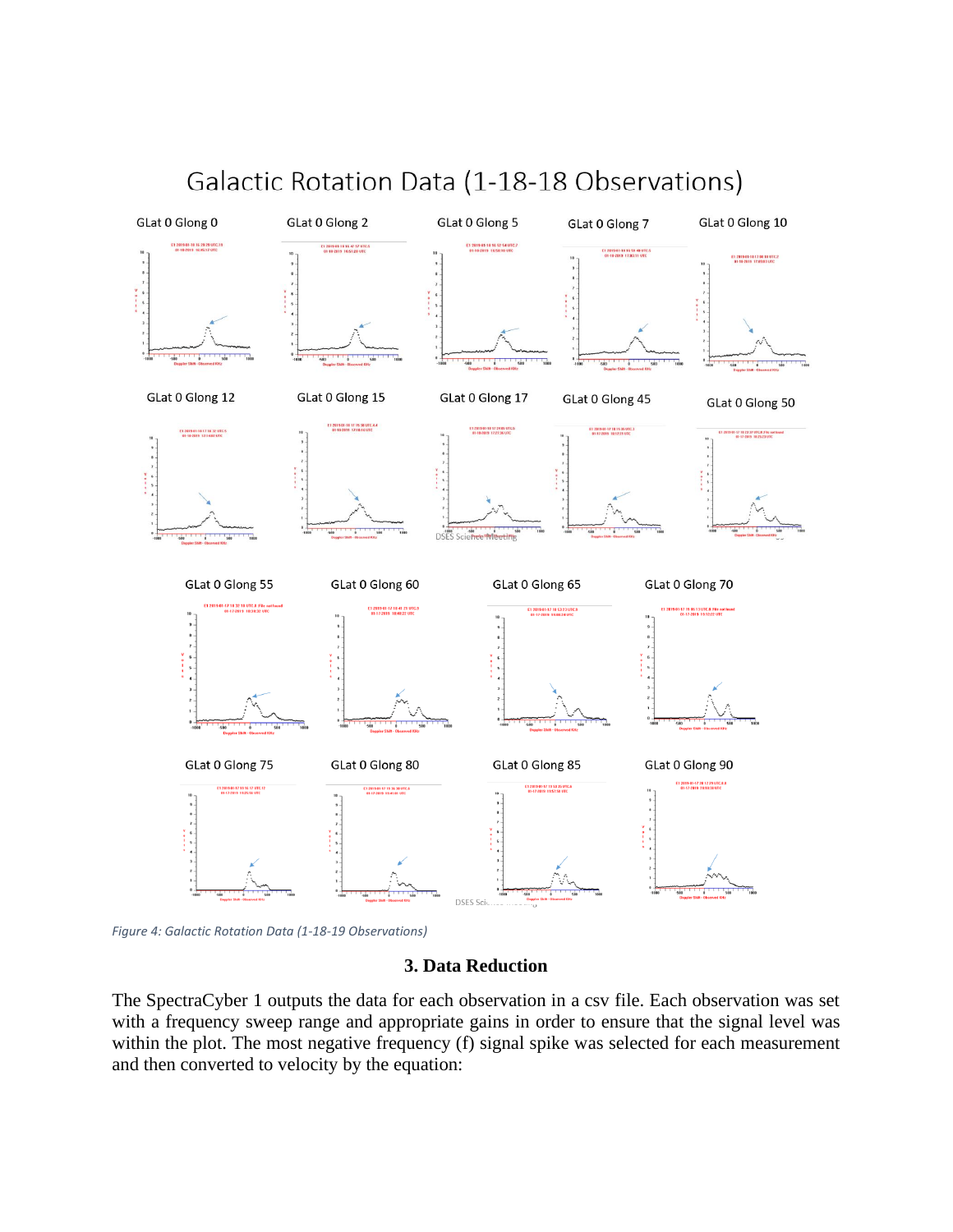$$
Vr = \frac{(f - 1420,405,751 \, hz)}{1420,405,751 \, hz} (299,790,000 \frac{km}{sec}) \quad (3)
$$

The SpectraCyber output and the conversion of the frequency level spike to Vr is shown in figure 4.



*Figure 4: Data Retrieval and Conversion into Velocity Example*

The Earth's orbital velocity contribution to the observation (VLSR) is calculated for each galactic longitude and time of year (Russel R. A., 2018).

The final frequency measurements and calculations are shown in table 1. The signs of each term from equation 1 were determined to be:

$$
V(R) = \frac{-Vr + VoSin(L) - vlsr}{\frac{Ro}{R}sin(L)}
$$
 (4)

Note that for the tangent method:

$$
\frac{Ro}{R}\sin(L) = 1
$$

Therefore:

$$
V(R) = -Vr + VoSin(L) - vlsr \quad (5)
$$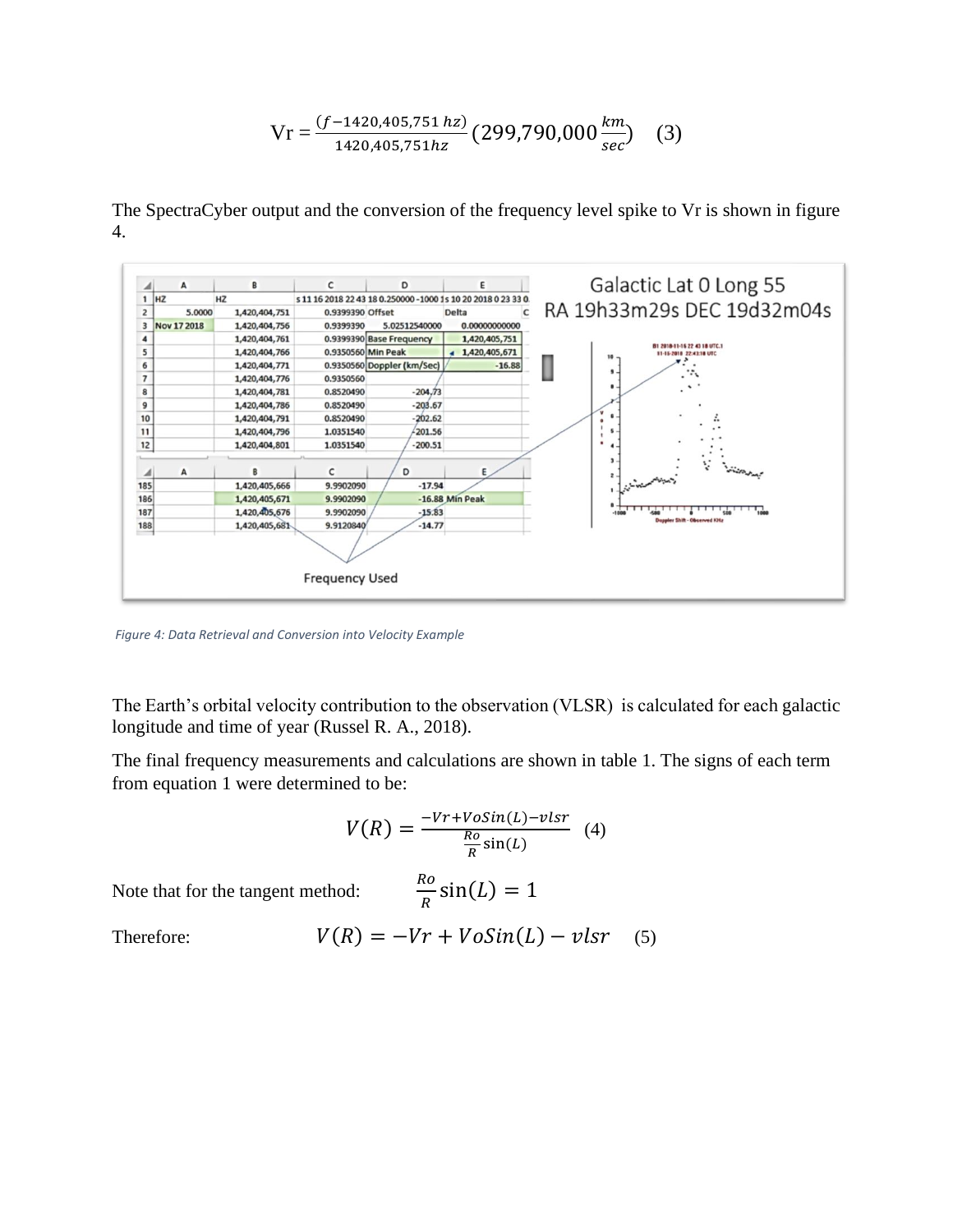| Most Neg Freq<br>VoSin(L)<br>Earth Velocity<br>Total V(R)<br>Galactic<br>Measured<br>Tangential<br>Velocity Vr<br>(km/Sec)<br>Long (Deg)<br>(Hz)<br>without<br>Distance<br>(km/Second)<br>Contribution (Date<br>Earth<br>from galactic<br>Contribution<br>Dependent) visr<br>center R<br>12.7<br>1,420,405,751<br>0<br>$_{0.0}$<br>0.0<br>12.7<br>0.00<br>$\overline{21.1}$<br>$-21.1$<br>0<br>0.0<br>0.0<br>0.00<br>1,420,405,851<br>29.5<br>0<br>0.0<br>$-7.3$<br>$-36.9$<br>1,420,405,891<br>0.00<br>$\overline{2}$<br>8.3<br>$-25.0$<br>$-6.9$<br>1,420,405,876<br>26.4<br>0.28<br>5<br>1,420,405,786<br>7.4<br>20.7<br>13<br>14.6<br>0.70<br>5<br>20.7<br>$-6.2$<br>$-8.7$<br>0.70<br>1,420,405,861<br>23.2<br>29.0<br>$-3.1$<br>1,420,405.876<br>26.4<br>$-5.7$<br>7<br>0.98<br>$-31.7$<br>41.3<br>13.8<br>86.8<br>10<br>1,420,405,601<br>1.40<br>10<br>$-17.9$<br>41.3<br>2.5<br>61.8<br>1,420,405.666<br>1.40<br>35.3<br>10<br>1,420,405,756<br>41.3<br>$-5.0$<br>1.1<br>1.40<br>$\overline{12}$<br>29.5<br>49.5<br>$-4.5$<br>15.4<br>1.67<br>1,420,405,891<br>$\overline{15}$<br>$-21.1$<br>3.8<br>86.5<br>1,420,405,651<br>61.6<br>2.08<br>15<br>16.9<br>61.6<br>40.9<br>1,420,405,831<br>$-3.8$<br>2.08 | F.              | ۲             | u       | J    | κ    | L     | м    | и                        |
|--------------------------------------------------------------------------------------------------------------------------------------------------------------------------------------------------------------------------------------------------------------------------------------------------------------------------------------------------------------------------------------------------------------------------------------------------------------------------------------------------------------------------------------------------------------------------------------------------------------------------------------------------------------------------------------------------------------------------------------------------------------------------------------------------------------------------------------------------------------------------------------------------------------------------------------------------------------------------------------------------------------------------------------------------------------------------------------------------------------------------------------------------------------------------------------------------------------------|-----------------|---------------|---------|------|------|-------|------|--------------------------|
|                                                                                                                                                                                                                                                                                                                                                                                                                                                                                                                                                                                                                                                                                                                                                                                                                                                                                                                                                                                                                                                                                                                                                                                                                    |                 |               |         |      |      |       |      | Observation              |
|                                                                                                                                                                                                                                                                                                                                                                                                                                                                                                                                                                                                                                                                                                                                                                                                                                                                                                                                                                                                                                                                                                                                                                                                                    |                 |               |         |      |      |       |      | Date                     |
|                                                                                                                                                                                                                                                                                                                                                                                                                                                                                                                                                                                                                                                                                                                                                                                                                                                                                                                                                                                                                                                                                                                                                                                                                    |                 |               |         |      |      |       |      |                          |
|                                                                                                                                                                                                                                                                                                                                                                                                                                                                                                                                                                                                                                                                                                                                                                                                                                                                                                                                                                                                                                                                                                                                                                                                                    |                 |               |         |      |      |       |      |                          |
|                                                                                                                                                                                                                                                                                                                                                                                                                                                                                                                                                                                                                                                                                                                                                                                                                                                                                                                                                                                                                                                                                                                                                                                                                    |                 |               |         |      |      |       |      |                          |
|                                                                                                                                                                                                                                                                                                                                                                                                                                                                                                                                                                                                                                                                                                                                                                                                                                                                                                                                                                                                                                                                                                                                                                                                                    |                 |               |         |      |      |       |      | 10/20/2018<br>12/14/2018 |
|                                                                                                                                                                                                                                                                                                                                                                                                                                                                                                                                                                                                                                                                                                                                                                                                                                                                                                                                                                                                                                                                                                                                                                                                                    |                 |               |         |      |      |       |      |                          |
|                                                                                                                                                                                                                                                                                                                                                                                                                                                                                                                                                                                                                                                                                                                                                                                                                                                                                                                                                                                                                                                                                                                                                                                                                    |                 |               |         |      |      |       |      | 1/18/2019                |
|                                                                                                                                                                                                                                                                                                                                                                                                                                                                                                                                                                                                                                                                                                                                                                                                                                                                                                                                                                                                                                                                                                                                                                                                                    |                 |               |         |      |      |       |      | 1/18/2019                |
|                                                                                                                                                                                                                                                                                                                                                                                                                                                                                                                                                                                                                                                                                                                                                                                                                                                                                                                                                                                                                                                                                                                                                                                                                    |                 |               |         |      |      |       |      | 12/14/2018               |
|                                                                                                                                                                                                                                                                                                                                                                                                                                                                                                                                                                                                                                                                                                                                                                                                                                                                                                                                                                                                                                                                                                                                                                                                                    |                 |               |         |      |      |       |      | 1/18/2019                |
|                                                                                                                                                                                                                                                                                                                                                                                                                                                                                                                                                                                                                                                                                                                                                                                                                                                                                                                                                                                                                                                                                                                                                                                                                    |                 |               |         |      |      |       |      | 1/18/2019                |
|                                                                                                                                                                                                                                                                                                                                                                                                                                                                                                                                                                                                                                                                                                                                                                                                                                                                                                                                                                                                                                                                                                                                                                                                                    |                 |               |         |      |      |       |      | 10/20/2018               |
|                                                                                                                                                                                                                                                                                                                                                                                                                                                                                                                                                                                                                                                                                                                                                                                                                                                                                                                                                                                                                                                                                                                                                                                                                    |                 |               |         |      |      |       |      | 12/14/2015               |
|                                                                                                                                                                                                                                                                                                                                                                                                                                                                                                                                                                                                                                                                                                                                                                                                                                                                                                                                                                                                                                                                                                                                                                                                                    |                 |               |         |      |      |       |      | 1/18/2019                |
|                                                                                                                                                                                                                                                                                                                                                                                                                                                                                                                                                                                                                                                                                                                                                                                                                                                                                                                                                                                                                                                                                                                                                                                                                    |                 |               |         |      |      |       |      | 1/18/2019                |
|                                                                                                                                                                                                                                                                                                                                                                                                                                                                                                                                                                                                                                                                                                                                                                                                                                                                                                                                                                                                                                                                                                                                                                                                                    |                 |               |         |      |      |       |      | 12/14/2015               |
|                                                                                                                                                                                                                                                                                                                                                                                                                                                                                                                                                                                                                                                                                                                                                                                                                                                                                                                                                                                                                                                                                                                                                                                                                    |                 |               |         |      |      |       |      | 1/18/2019                |
|                                                                                                                                                                                                                                                                                                                                                                                                                                                                                                                                                                                                                                                                                                                                                                                                                                                                                                                                                                                                                                                                                                                                                                                                                    | $\overline{20}$ | 1,420,405,541 | $-44.3$ | 81.4 | 14.4 | 140.2 | 2.75 | 10/20/2018               |
| 5.0<br>20<br>1,420,405,621<br>$-27.4$<br>81.4<br>113.9<br>2.75                                                                                                                                                                                                                                                                                                                                                                                                                                                                                                                                                                                                                                                                                                                                                                                                                                                                                                                                                                                                                                                                                                                                                     |                 |               |         |      |      |       |      | 12/14/2015               |
| $\overline{20}$<br>81.4<br>$-2.5$<br>87.3<br>2.75<br>1,420,405,711<br>$-8.4$                                                                                                                                                                                                                                                                                                                                                                                                                                                                                                                                                                                                                                                                                                                                                                                                                                                                                                                                                                                                                                                                                                                                       |                 |               |         |      |      |       |      | 1/18/2019                |
| $-78.1$<br>$\overline{7.3}$<br>25<br>100.6<br>186.0<br>3.40<br>1,420,405,381                                                                                                                                                                                                                                                                                                                                                                                                                                                                                                                                                                                                                                                                                                                                                                                                                                                                                                                                                                                                                                                                                                                                       |                 |               |         |      |      |       |      | 12/14/2015               |
| 30<br>$-85.5$<br>119.0<br>219.1<br>1,420,405,346<br>14.7<br>4.03                                                                                                                                                                                                                                                                                                                                                                                                                                                                                                                                                                                                                                                                                                                                                                                                                                                                                                                                                                                                                                                                                                                                                   |                 |               |         |      |      |       |      | 10/20/2018               |
| 30<br>$-65.4$<br>119.0<br>7.3<br>191.8<br>1,420,405,441<br>4.03                                                                                                                                                                                                                                                                                                                                                                                                                                                                                                                                                                                                                                                                                                                                                                                                                                                                                                                                                                                                                                                                                                                                                    |                 |               |         |      |      |       |      | 12/14/2018               |
| 35<br>136.5<br>1,420,405,576<br>$-36.9$<br>8.4<br>181.9<br>4.62                                                                                                                                                                                                                                                                                                                                                                                                                                                                                                                                                                                                                                                                                                                                                                                                                                                                                                                                                                                                                                                                                                                                                    |                 |               |         |      |      |       |      | 12/14/2018               |
| 40<br>1,420,405,511<br>$-50.7$<br>153.0<br>14.4<br>218.1<br>5.17                                                                                                                                                                                                                                                                                                                                                                                                                                                                                                                                                                                                                                                                                                                                                                                                                                                                                                                                                                                                                                                                                                                                                   |                 |               |         |      |      |       |      | 10/20/2018               |
| 40<br>$-43.3$<br>153.0<br>9.4<br>205.7<br>5.17<br>1,420,405,546                                                                                                                                                                                                                                                                                                                                                                                                                                                                                                                                                                                                                                                                                                                                                                                                                                                                                                                                                                                                                                                                                                                                                    |                 |               |         |      |      |       |      | 12/14/2018               |
| 45<br>1,420,405,561<br>$-40.1$<br>168.3<br>10.4<br>218.8<br>5.69                                                                                                                                                                                                                                                                                                                                                                                                                                                                                                                                                                                                                                                                                                                                                                                                                                                                                                                                                                                                                                                                                                                                                   |                 |               |         |      |      |       |      | 12/14/2018               |
| 45<br>$-21.1$<br>168.3<br>$\overline{3.8}$<br>193.2<br>5.69<br>1,420,405,651                                                                                                                                                                                                                                                                                                                                                                                                                                                                                                                                                                                                                                                                                                                                                                                                                                                                                                                                                                                                                                                                                                                                       |                 |               |         |      |      |       |      | 12/14/2018               |
| 50<br>$-41.2$<br>182.3<br>13.8<br>237.3<br>6.17<br>1,420,405,556                                                                                                                                                                                                                                                                                                                                                                                                                                                                                                                                                                                                                                                                                                                                                                                                                                                                                                                                                                                                                                                                                                                                                   |                 |               |         |      |      |       |      | 10/20/2018               |
| 50<br>182.3<br>11.2<br>227.3<br>1,420,405,591<br>-33.8<br>6.17                                                                                                                                                                                                                                                                                                                                                                                                                                                                                                                                                                                                                                                                                                                                                                                                                                                                                                                                                                                                                                                                                                                                                     |                 |               |         |      |      |       |      | 12/14/2018               |
| 5.0<br>50<br>$-211$<br>182.3<br>208.4<br>6.17<br>1,420,405,651                                                                                                                                                                                                                                                                                                                                                                                                                                                                                                                                                                                                                                                                                                                                                                                                                                                                                                                                                                                                                                                                                                                                                     |                 |               |         |      |      |       |      | 1/18/2019                |
| $\overline{55}$<br>$-16.9$<br>195.0<br>14.6<br>226.4<br>6.59<br>1,420,405,671                                                                                                                                                                                                                                                                                                                                                                                                                                                                                                                                                                                                                                                                                                                                                                                                                                                                                                                                                                                                                                                                                                                                      |                 |               |         |      |      |       |      | 11/17/2018               |
| $-21.1$<br>12.0<br>228.1<br>55<br>1,420,405,651<br>195.0<br>6.59                                                                                                                                                                                                                                                                                                                                                                                                                                                                                                                                                                                                                                                                                                                                                                                                                                                                                                                                                                                                                                                                                                                                                   |                 |               |         |      |      |       |      | 12/14/2018               |
| 55<br>$-5.3$<br>195.0<br>6.59<br>1,420,405,726<br>6.2<br>206.4                                                                                                                                                                                                                                                                                                                                                                                                                                                                                                                                                                                                                                                                                                                                                                                                                                                                                                                                                                                                                                                                                                                                                     |                 |               |         |      |      |       |      | 1/18/2019                |
| $\overline{3.2}$<br>206.1<br>12.7<br>215.6<br>60<br>1,420,405,766<br>6.97                                                                                                                                                                                                                                                                                                                                                                                                                                                                                                                                                                                                                                                                                                                                                                                                                                                                                                                                                                                                                                                                                                                                          |                 |               |         |      |      |       |      | 10/20/2018               |
| $-10.6$<br>206.1<br>14.7<br>231.3<br>60<br>1,420,405,701<br>6.97                                                                                                                                                                                                                                                                                                                                                                                                                                                                                                                                                                                                                                                                                                                                                                                                                                                                                                                                                                                                                                                                                                                                                   |                 |               |         |      |      |       |      | 11/17/2018               |
| 60<br>206.1<br>12.7<br>227.3<br>1,420,405,711<br>-8.4<br>6.97                                                                                                                                                                                                                                                                                                                                                                                                                                                                                                                                                                                                                                                                                                                                                                                                                                                                                                                                                                                                                                                                                                                                                      |                 |               |         |      |      |       |      | 12/14/2018               |
| 209.2<br>1,420,405,771<br>4.2<br>206.1<br>7.3<br>6.97<br>60                                                                                                                                                                                                                                                                                                                                                                                                                                                                                                                                                                                                                                                                                                                                                                                                                                                                                                                                                                                                                                                                                                                                                        |                 |               |         |      |      |       |      | 1/18/2019                |
| 65<br>215.7<br>226.1<br>7.30<br>1,420,405,771<br>4.2<br>14.6                                                                                                                                                                                                                                                                                                                                                                                                                                                                                                                                                                                                                                                                                                                                                                                                                                                                                                                                                                                                                                                                                                                                                       |                 |               |         |      |      |       |      | 11/17/2018               |
| 215.7<br>65<br>1,420,405,786<br>7.4<br>13.3<br>221.6<br>7.30                                                                                                                                                                                                                                                                                                                                                                                                                                                                                                                                                                                                                                                                                                                                                                                                                                                                                                                                                                                                                                                                                                                                                       |                 |               |         |      |      |       |      | 12/14/2018               |
| 65<br>1.420.405.816<br>13.7<br>215.7<br>8.4<br>210.4<br>7.30                                                                                                                                                                                                                                                                                                                                                                                                                                                                                                                                                                                                                                                                                                                                                                                                                                                                                                                                                                                                                                                                                                                                                       |                 |               |         |      |      |       |      | 1/18/2019                |
| 13.8<br>70<br>1,420,405,801<br>10.6<br>223.6<br>226.9<br>7.56                                                                                                                                                                                                                                                                                                                                                                                                                                                                                                                                                                                                                                                                                                                                                                                                                                                                                                                                                                                                                                                                                                                                                      |                 |               |         |      |      |       |      | 12/14/2018               |
| 70<br>16.9<br>223.6<br>9.4<br>216.2<br>7.56<br>1,420,405,831                                                                                                                                                                                                                                                                                                                                                                                                                                                                                                                                                                                                                                                                                                                                                                                                                                                                                                                                                                                                                                                                                                                                                       |                 |               |         |      |      |       |      | 1/18/2019                |
| 75<br>14.8<br>229.9<br>14.2<br>229.3<br>7.78<br>1,420,405,821                                                                                                                                                                                                                                                                                                                                                                                                                                                                                                                                                                                                                                                                                                                                                                                                                                                                                                                                                                                                                                                                                                                                                      |                 |               |         |      |      |       |      | 11/17/2018               |
| $\overline{75}$<br>$\frac{1}{227.2}$<br>16.9<br>229.9<br>14.2<br>7.78<br>1,420,405,831                                                                                                                                                                                                                                                                                                                                                                                                                                                                                                                                                                                                                                                                                                                                                                                                                                                                                                                                                                                                                                                                                                                             |                 |               |         |      |      |       |      | 12/14/2018               |
| $\overline{75}$<br>1,420,405,861<br>23.2<br>229.9<br>10.4<br>217.0<br>7.78                                                                                                                                                                                                                                                                                                                                                                                                                                                                                                                                                                                                                                                                                                                                                                                                                                                                                                                                                                                                                                                                                                                                         |                 |               |         |      |      |       |      | 1/18/2019                |
| 1,420,405,841<br>19.0<br>9.4<br>224.8<br>80<br>234.4<br>7.93                                                                                                                                                                                                                                                                                                                                                                                                                                                                                                                                                                                                                                                                                                                                                                                                                                                                                                                                                                                                                                                                                                                                                       |                 |               |         |      |      |       |      | 10/20/2018               |
| 80<br>234.4<br>13.8<br>236.6<br>7.93<br>1,420,405,806<br>11.6                                                                                                                                                                                                                                                                                                                                                                                                                                                                                                                                                                                                                                                                                                                                                                                                                                                                                                                                                                                                                                                                                                                                                      |                 |               |         |      |      |       |      | 11/17/2018               |
| 80<br>234.4<br>238.3<br>1,420,405,801<br>10.6<br>14.4<br>7.93                                                                                                                                                                                                                                                                                                                                                                                                                                                                                                                                                                                                                                                                                                                                                                                                                                                                                                                                                                                                                                                                                                                                                      |                 |               |         |      |      |       |      | 12/14/2018               |
| $\overline{80}$<br>16.9<br>234.4<br>11.2<br>228.7<br>7.93<br>1,420,405,831                                                                                                                                                                                                                                                                                                                                                                                                                                                                                                                                                                                                                                                                                                                                                                                                                                                                                                                                                                                                                                                                                                                                         |                 |               |         |      |      |       |      | 1/18/2019                |
| 85<br>8.4<br>237.1<br>1,420,405,791<br>13.3 <br>241.9<br>8.02                                                                                                                                                                                                                                                                                                                                                                                                                                                                                                                                                                                                                                                                                                                                                                                                                                                                                                                                                                                                                                                                                                                                                      |                 |               |         |      |      |       |      | 11/17/2018               |
| 85<br>237.1<br>14.6<br>238.0<br>1,420,405,816<br>13.7<br>8.02                                                                                                                                                                                                                                                                                                                                                                                                                                                                                                                                                                                                                                                                                                                                                                                                                                                                                                                                                                                                                                                                                                                                                      |                 |               |         |      |      |       |      | 12/14/2018               |
| 85<br>237.1<br>12.0<br>232.2<br>1,420,405,831<br>16.9<br>8.02                                                                                                                                                                                                                                                                                                                                                                                                                                                                                                                                                                                                                                                                                                                                                                                                                                                                                                                                                                                                                                                                                                                                                      |                 |               |         |      |      |       |      | 12/14/2018               |
| 90<br>15.8<br>7.3<br>229.5<br>1,420,405,826<br>238.0<br>8.05                                                                                                                                                                                                                                                                                                                                                                                                                                                                                                                                                                                                                                                                                                                                                                                                                                                                                                                                                                                                                                                                                                                                                       |                 |               |         |      |      |       |      | 10/20/2018               |
| 90<br>238.0<br>12.7<br>242.3<br>8.05<br>1,420,405.791<br>8.4                                                                                                                                                                                                                                                                                                                                                                                                                                                                                                                                                                                                                                                                                                                                                                                                                                                                                                                                                                                                                                                                                                                                                       |                 |               |         |      |      |       |      | 11/17/2018               |
| 90<br>238.0<br>242.1<br>1,420,405,801<br>10.6<br>14.7<br>8.05                                                                                                                                                                                                                                                                                                                                                                                                                                                                                                                                                                                                                                                                                                                                                                                                                                                                                                                                                                                                                                                                                                                                                      |                 |               |         |      |      |       |      | 12/14/2018               |
| 90<br>16.9<br>238.0<br>12.7<br>233.8<br>1,420,405,831<br>8.05                                                                                                                                                                                                                                                                                                                                                                                                                                                                                                                                                                                                                                                                                                                                                                                                                                                                                                                                                                                                                                                                                                                                                      |                 |               |         |      |      |       |      | 1/18/2019                |

*Table 1: Velocity Calculations*

Error Analysis is based on the effect of the frequency, Ro, Vo, and pointing ranges on R and V(R). The estimates were made by substituting the error ranges into the calculations and determining the change of each result. The results of this analysis are shown in table 2.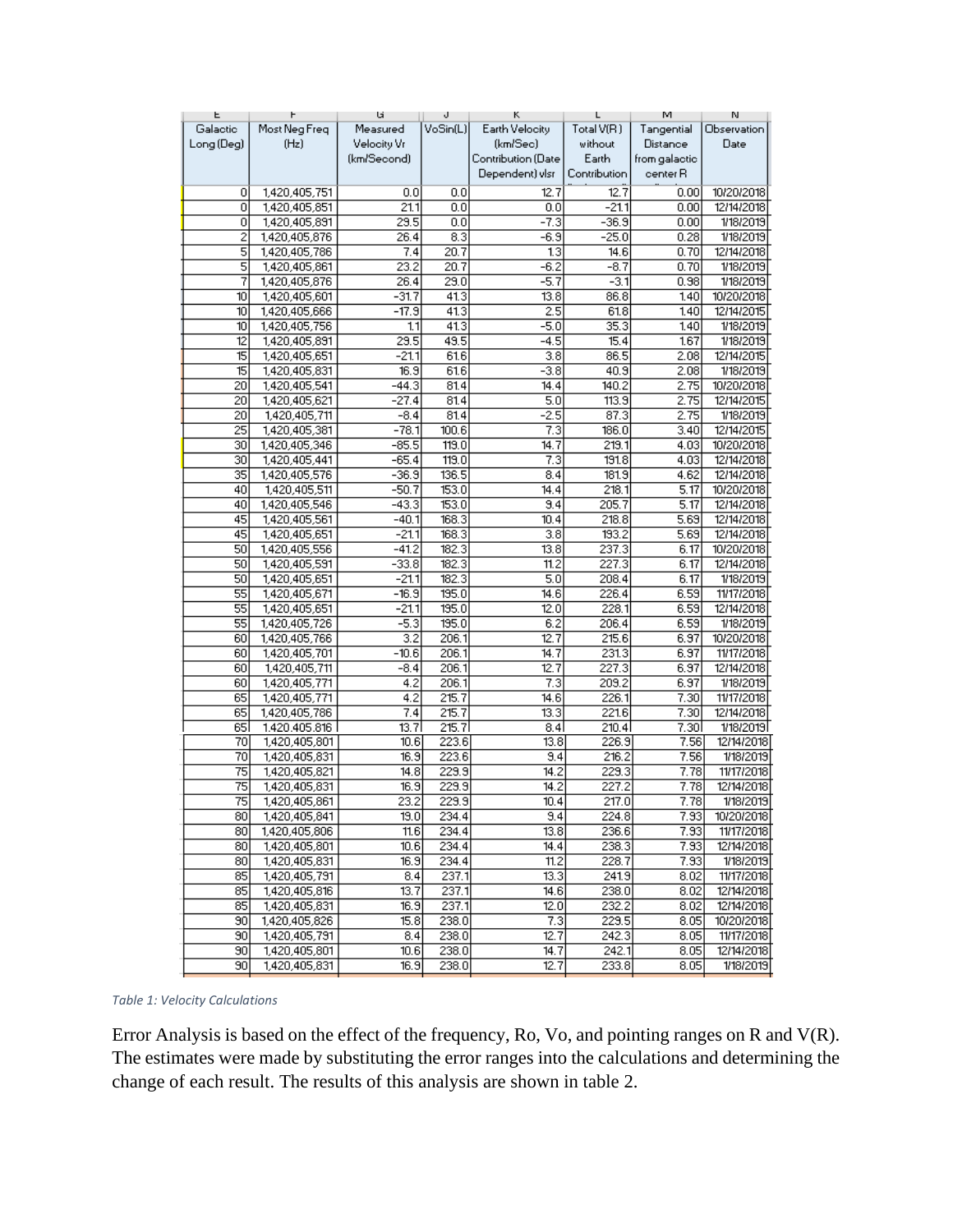|    | Parameter                   | Value         | tError     | <b>Units</b> |
|----|-----------------------------|---------------|------------|--------------|
|    |                             |               |            |              |
| 2  | Wa                          | 238           |            | $14$ km/s    |
| 3  | Ro                          | 8.05          | 0.45 Kpc   |              |
|    | frequency                   | 1,420,405,751 |            | 10 hz        |
| 5  | Pointing                    |               | $0.17$ deg |              |
| Б  | <b>Beamwidth</b>            |               | $0.86$ deg |              |
|    | <b>Total Pointing Error</b> |               | $1.03$ deg |              |
| a  | Range Error (Ro)            |               | $0.39$ kpc |              |
| 9  | Range Error (Pointing)      |               | $0.07$ kpc |              |
| ۱O | Range Error (Vo)            |               | $0.00$ kpc |              |
| n  | Range error (freq)          |               | $0.00$ kpc |              |
|    | 2 Total Range Error         |               | 0.46 kpc   |              |
|    | 3 V (R) Error (Ro)          |               |            | $0.00$ km/s  |
|    | 4 VIRI Error (pointing)     |               |            | $2.10$ km/s  |
|    | 5 WR Error (Vo)             |               |            | 12.1 km/s    |
|    | 6 WR) Error (freq)          |               |            | $2.00$ km/s  |
|    | 7 Total VCRI Error          |               | 16.20 km/s |              |

*Table 2: Error Analysis*

The plot of the results with error bars is shown in figure 5.



*Figure 5: Galactic Rotation Plot*

# **4. Calculating the Mass of the Milky Way**

The mass of the galaxy can be calculated using the formula:

$$
M = \frac{V^2 R}{G} \quad (5)
$$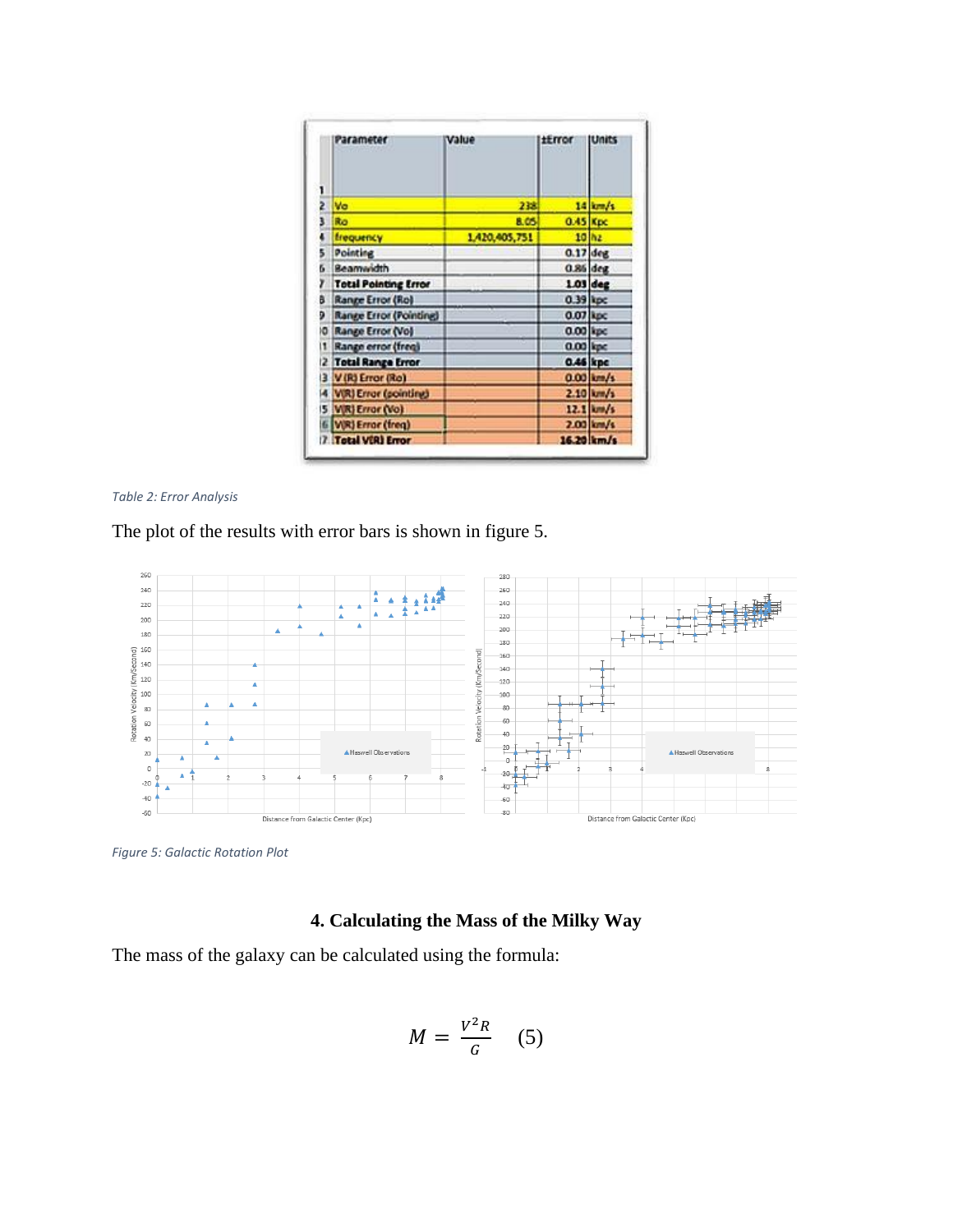M: Mass of galaxy (kg) V: Velocity of the galaxy at distance R (km/second) R: distance from galactic center (m) G: Gravitation constant  $6.67x10^{-11}m^3kg^{-1}s^{-2}$ 

From the measured results in table 3, the calculated velocity of the galaxy at  $8.05\pm0.46$  kpc is  $243.3\pm16.2$  km/s. Entering these values into equation 5 with the appropriate conversions:

$$
M = \frac{\left(243.3 \frac{km}{s} x \frac{10^3 m}{km}\right)^2 (8.05 kpc) \left(\frac{3.09 \times 10^{19} m}{1 kpc}\right)}{(6.67 \times 10^{-11} m^3 kg^{-1} s^{-2})} = 2.21 \times 10^{41} kg \quad (6)
$$
  

$$
M = (2.21 \times 10^{41} kg) \left(\frac{1 M_{Sun}}{2 \times 10^{30} kg}\right) = 1.10 \times 10^{11} M_{Sun} \quad (7)
$$

The error range was calculated by substituting the Vo and Ro error ranges into the formulas which results in a total error range of:

$$
M = 1.10x10^{11} \pm 0.22x10^{11} M_{Sun} \quad (8)
$$

The estimate for the mass of the Milky Way has been estimated as (Sofue, 2017):

$$
M = (1.0x10^{11})M_{Sun}\left(\frac{R}{R_o}\right) \quad (9)
$$

The observed measurements, therefore, encompass the historic values of the Milky Way's mass.

#### **5. Analysis**

The Milky Way rotation rate curve was calculated using Doppler velocity measurements of the HI line measured by the DSES 60-foot dish. The rotation rates are comparable to similar galactic rotation curves documented. (Reid & Dame, 2016) (Rotation Rate Simulator and Database) (Santo & Uddin, 2013) (Sofue, 2017) (Rudolph) (Russel R. , 2018) Note that the flattening of the curve after R>4 kpc is theoretically due to the dark matter contribution to the galactic mass.

### **6. Future Observations and Analysis**

The goal of future observations is to continue to refine the measurements near the galactic center for  $R < 4$  kpc. The duplication of measurements for all other galactic latitudes may reveal Doppler velocity changes due to the time of year. This will allow estimation of the Earth's orbital position around the Sun. This could be used to estimate the Earth's orbital position in relation to the galactic plane, (Russel R. A., 2018)

This experiment was an outstanding learning opportunity that can be conducted by amateur and professional radio astronomers alike.

Special thanks to Dayton Jones, Jeff Lichtman (Lichtman & Lyster, 2018) and Ralph Boyd (Boyd, 2018) for their review and recommendations on this paper.